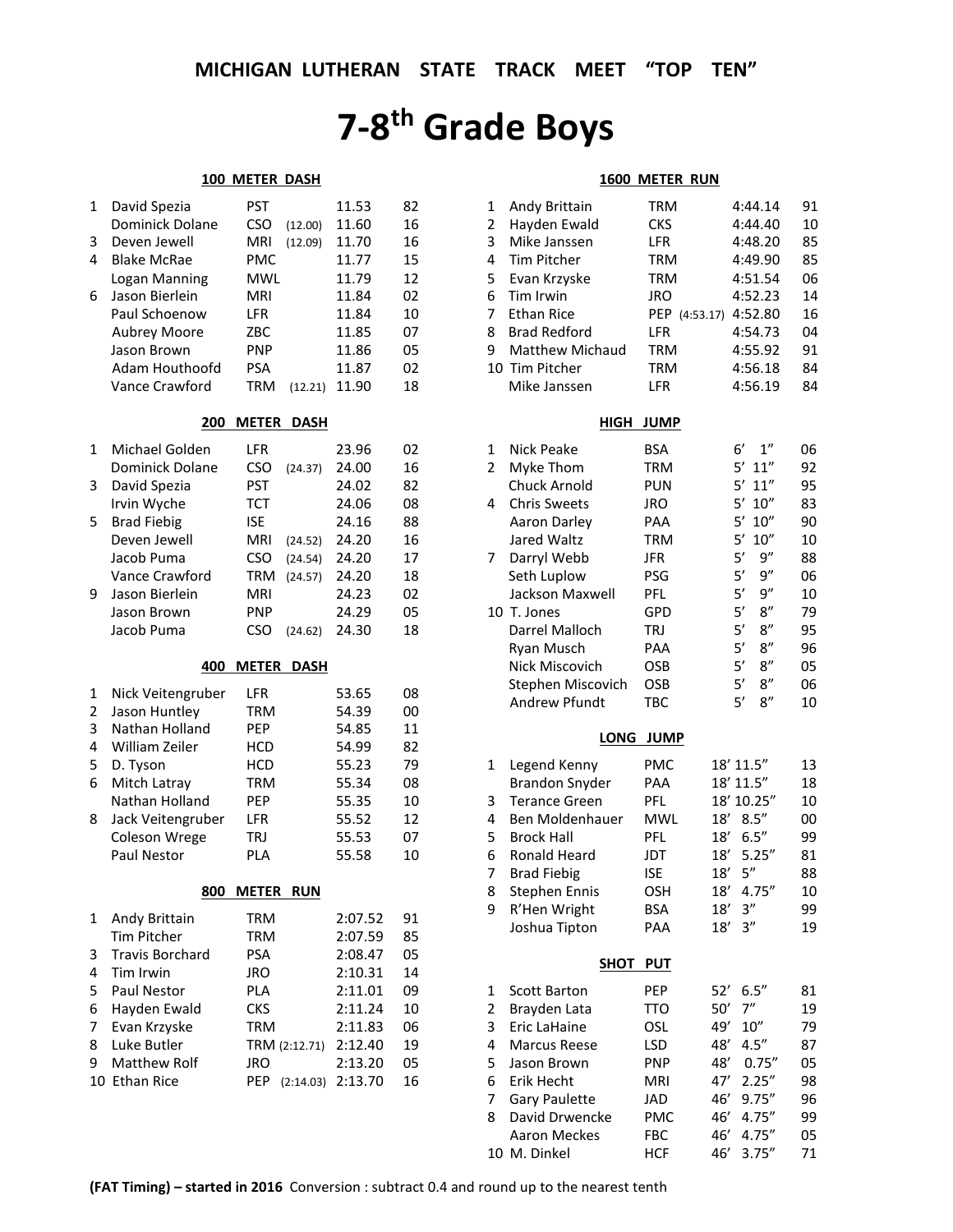# **4-6th Grade Girls**

## **100 METER DASH**

| 1              | Hannah Livingston       | <b>PSA</b>   | (13.47)     | 13.10 | 17 |
|----------------|-------------------------|--------------|-------------|-------|----|
| $\overline{2}$ | Kate Osantowski         | <b>TRE</b>   |             | 13.30 | 12 |
| 3              | Lacey Juengel           | <b>PMC</b>   |             | 13.36 | 12 |
|                | Kayla Finkbeiner        | <b>HCS</b>   |             | 13.40 | 04 |
| 5              | Hannah Livingston       | <b>PSA</b>   | (13.89)     | 13.50 | 16 |
| 6              | <b>Hailee Clack</b>     | <b>PFL</b>   |             | 13.53 | 15 |
|                | Alexis Johnson          | <b>CRD</b>   |             | 13.53 | 13 |
|                | Olivia Wyche            | <b>TCT</b>   |             | 13.55 | 08 |
|                | <b>Brooke Swan</b>      | <b>CSO</b>   |             | 13.55 | 14 |
|                | <b>Hailee Clack</b>     | PFL          |             | 13.56 | 14 |
|                | Andrea DeBardelaben HCS |              |             | 13.57 | 85 |
|                | Amaya Leslie            | <b>TRM</b>   | (13.95)     | 13.60 | 16 |
|                |                         |              |             |       |    |
|                |                         |              |             |       |    |
|                | 200                     | <b>METER</b> | <b>DASH</b> |       |    |
| 1              | <b>Bettina Winkler</b>  | <b>JRO</b>   |             | 26.20 | 12 |
| 2              | Angie Ritter            | <b>ISA</b>   |             | 26.26 | 08 |
| 3              | Kenzie Reuber           | <b>PMC</b>   |             | 27.36 | 12 |
| 4              | Olivia Wyche            | <b>TCT</b>   |             | 27.72 | 08 |
| 5              | Rachel Marter           | <b>TTO</b>   |             | 28.38 | 08 |
|                | <b>Ashley Ruhlig</b>    | <b>TRM</b>   | (28.80)     | 28.40 | 18 |
| 7              | Alex Thomas             | <b>PLA</b>   |             | 28.47 | 11 |
| 8              | Kayla Finkbeiner        | <b>HCS</b>   |             | 28.61 | 04 |
|                | Hailey Ekong            | <b>TRJ</b>   | (29.06)     | 28.70 | 16 |
|                | 10 Angelina Blanchette  | <b>JRO</b>   |             | 28.72 | 05 |
|                | Heidi Sy                | <b>TUT</b>   |             | 28.77 | 85 |

## **400 METER DASH**

| $\mathbf{1}$ | Winonah Krug            | <b>TRM</b> |           | 1:04.42 | 04 |
|--------------|-------------------------|------------|-----------|---------|----|
| 2            | Victoria Pereyra        | <b>MWE</b> |           | 1:05.16 | 15 |
| 3            | Kaitlyn Gilchrist       | IMC        |           | 1:05.27 | 08 |
| 4            | Laura Rolf              | JRO        |           | 1:05.38 | 99 |
| 5            | Diana Gildo             | OSL        |           | 1:05.49 | 14 |
| 6            | <b>Emily Wee</b>        | <b>LFR</b> |           | 1:05.65 | 06 |
| 7            | Courtney Zorn           | <b>LFR</b> |           | 1:05.98 | 94 |
| 8            | <b>Grace Williamson</b> | <b>CKS</b> |           | 1:06.24 | 15 |
| 9            | Connie Mallinson        | <b>CCH</b> |           | 1:06.41 | 96 |
|              | 10 Myiah Welborn        | TTO        | (1:06.95) | 1:06.60 | 18 |

| 800 METER RUN |  |
|---------------|--|
|               |  |

| $1 \ \nu$ | Laura Rolf         | <b>JRO</b>            | 2:24.99 | 99 |
|-----------|--------------------|-----------------------|---------|----|
|           | 2 Winonah Krug     | <b>TRM</b>            | 2:33.89 | 04 |
| 3         | Evelyn Short       | TRM (2:35.53) 2:35.20 |         | 17 |
|           | 4 Lauren Conant    | TRM (2:35.67) 2:35.30 |         | 17 |
|           | 5 Kayla Pfund      | <b>JRO</b>            | 2:35.46 | 04 |
| 6         | <b>Becky Chase</b> | LFR                   | 2:35.62 | 85 |
|           | 7 Thea Schley      | MWA (2:36.45) 2:36.10 |         | 16 |
|           | 8 KC Thornton      | <b>TRM</b>            | 2:37.11 | 13 |
| ۹.        | Katie Rolf         | <b>SWF</b>            | 2:37.24 | 01 |
|           | 10 Taylor Enmark   | <b>TUT</b>            | 2:37.60 | 94 |

## **1600 METER RUN**

|               | Kayla Pfund        | JRO               | 5:29.61 | 04 |
|---------------|--------------------|-------------------|---------|----|
| $\mathcal{P}$ | Laura Rolf         | JRO               | 5:29.85 | 99 |
| 3.            | <b>KC Thornton</b> | <b>TRM</b>        | 5:41.40 | 13 |
| 4             | Laura Rolf         | JRO               | 5:42.03 | 98 |
| 5.            | Ashlyn Nagel       | <b>FBC</b>        | 5:42.70 | 14 |
| 6             | Lucy Conzelmann    | LFR.<br>(5:44.99) | 5:44.60 | 21 |
|               | Anne Keinath       | PAA               | 5:48.24 | 96 |
| 8             | Gina Patterson     | TUT               | 5:50.00 | 09 |
| 9             | Alexsandra Szajna  | TUT               | 5:50.19 | 06 |
|               | 10 Claire Lisker   | (5:51.46)         | 5:51.10 | 19 |

## **HIGH JUMP**

|   | Heather Wuobio          | JAM        |               | 4' 10'' | 99 |
|---|-------------------------|------------|---------------|---------|----|
|   | Amber Siegle            | <b>PMC</b> | 4'            | 10''    | 02 |
| 3 | <b>Madison Kieft</b>    | PAA        | 4'            | q"      | 16 |
| 4 | Kristen Miller          | <b>PFL</b> | 4'            | 8''     | 88 |
|   | Tanisha Warren          | <b>PCD</b> | 4'            | 8''     | 88 |
|   | <b>Ariel Roberts</b>    | GUD        | 4'            | 8''     | 03 |
|   | <b>Charlene Parrish</b> | TTO        | 4'            | 7"      | 77 |
|   | <b>Holly Voorheis</b>   | <b>LFR</b> | 4'            | 7''     | 85 |
|   | Samantha Waltz          | TRM        | 41            | "ד      | 06 |
|   | Jasmine Hearn           |            | $\mathbf{4}'$ | ״ד      | 17 |

### **LONG JUMP**

| 1 | Andrea Finkbeiner    | HCS        | $14'$ 5"      | 06 |
|---|----------------------|------------|---------------|----|
| 2 | <b>Emily Grulke</b>  | <b>JFR</b> | $14'$ 4"      | 17 |
| 3 | Nicole Bade          | LFR        | 14' 2.5"      | 02 |
| 4 | <b>Ashley Ruhlig</b> | <b>TRM</b> | 14' 2.25"     | 18 |
| 5 | <b>Heather Hess</b>  | <b>MRI</b> | 13' 11.5"     | 97 |
|   | Jasmine Hearn        | <b>TTO</b> | 13' 11.5"     | 17 |
| 7 | Kaylin Butler        | <b>HCS</b> | 13' 11"       | 02 |
|   | Maiah Dunham         | PAA        | 13' 11"       | 19 |
| 9 | Holly Hay            | <b>CCH</b> | 13' 10.75"    | 86 |
|   | <b>Emilee LeRoux</b> | <b>HCS</b> | 13' 10.75"    | 10 |
|   | Juliana Paoletti     | <b>HGM</b> | 13' 10.75"    | 13 |
|   | SHOT                 | <b>PUT</b> |               |    |
| 1 | Alexis Boyke         | <b>MRI</b> | -5"<br>37'    | 17 |
| 2 | McKenzie Harper      | <b>TRM</b> | 34′<br>7.5''  | 05 |
| 3 | Catarina Quinn       | <b>JAM</b> | 1"<br>34′     | 05 |
| 4 | Abby Karst           | <b>MRI</b> | 9"<br>32'     | 17 |
| 5 | Ashley Frahm         | ISA        | 32'<br>7.5''  | 07 |
| 6 | Sara Schunter        | PFL.       | 9.5''<br>31'  | 03 |
| 7 | Alexis Boyke         | <b>MRI</b> | 31'<br>7.5''  | 16 |
| 8 | Mary Raney           | <b>MRI</b> | 31'<br>6.75'' | 97 |
| 9 | Erika Hocevar        | <b>PMC</b> | 6.5"<br>31'   | 06 |
|   | 10 Alexis Johnson    | <b>CRD</b> | 31'<br>5.5''  | 13 |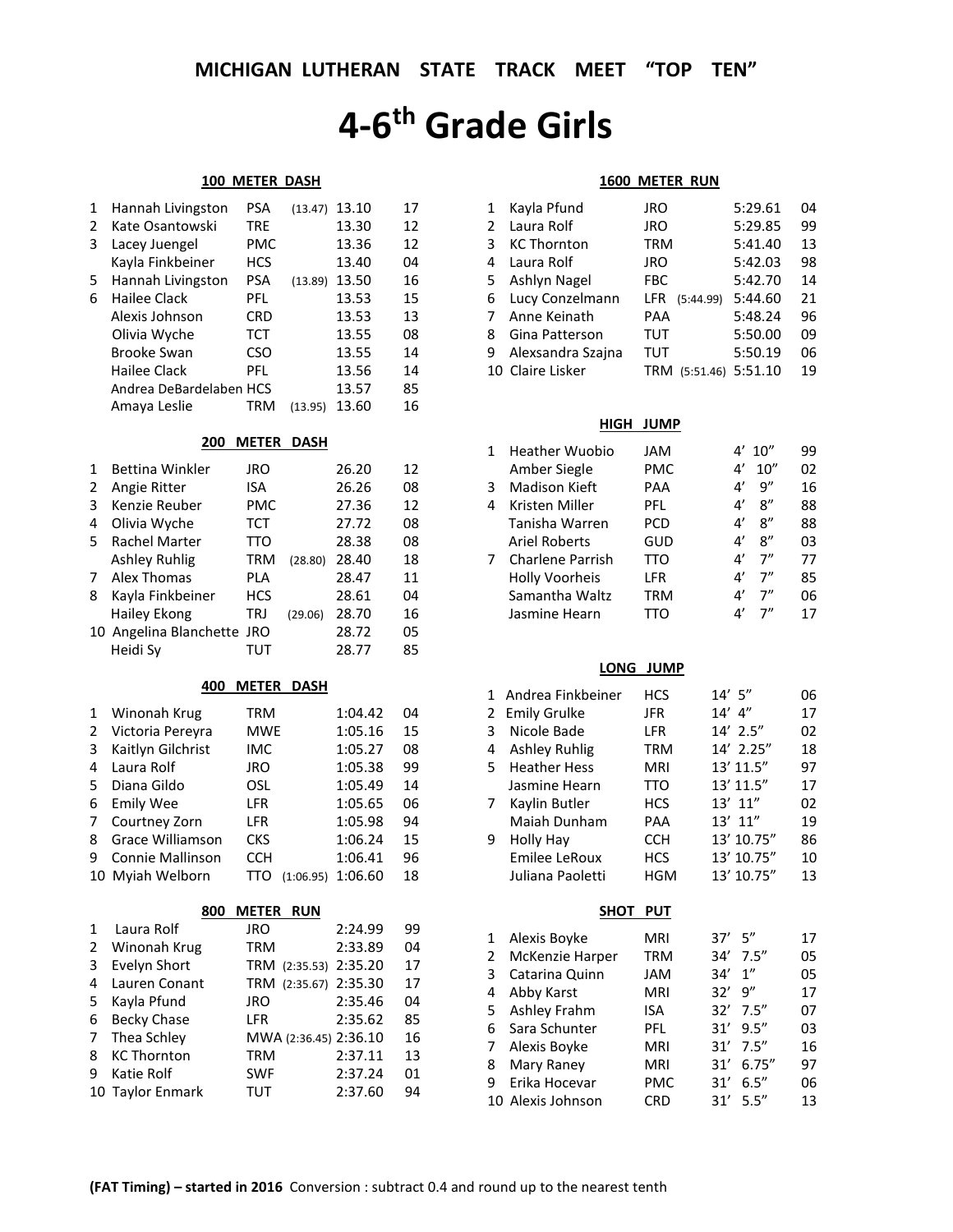## **Boys' Relays**

## **400 METER RELAY - 7-8th BOYS**

| $\mathbf{1}$ | St. Lorenz, Frankenmuth  | 49.34 | 09 |
|--------------|--------------------------|-------|----|
| 2            | Holy Ghost, Monroe       | 49.96 | 94 |
| 3            | Our Shepherd, Birmingham | 50.09 | 09 |
| 4            | St. Paul, Napoleon       | 50.16 | 10 |
|              | St. Lorenz, Frankenmuth  | 50.16 | 10 |
|              | 6 St. John, Rochester    | 50.23 | 81 |
| 7            | St. Lorenz, Frankenmuth  | 50.47 | 02 |
| 8            | Immanuel, Sebewaing      | 50.63 | 88 |
| 9            | St. Paul, Napoleon       | 50.76 | 93 |
|              | St. Lorenz, Frankenmuth  | 50.79 | 04 |
|              | St. Lorenz, Frankenmuth  | 50.80 | 15 |

## **800 METER RELAY - 7-8th BOYS**

| $\mathbf{1}$ | St. Lorenz, Frankenmuth   | 1:43.20 | 08 |
|--------------|---------------------------|---------|----|
| 2            | St. Lorenz, Frankenmuth   | 1:43.31 | 07 |
| 3            | St. Lorenz, Frankenmuth   | 1:43.60 | 02 |
|              | St. Lorenz, Frankenmuth   | 1:43.60 | 09 |
|              | 5 St. Lorenz, Frankenmuth | 1:43.72 | 12 |
| 6            | St. Lorenz, Frankenmuth   | 1:44.10 | 04 |
| 7            | Holy Ghost, Monroe        | 1:44.19 | 94 |
| 8            | St. Paul, Napoleon        | 1:44.56 | 97 |
| 9            | St. Lorenz, Frankenmuth   | 1:44.97 | 98 |
|              | Detroit Urban, Detroit    | 1:45.00 | 90 |

## **1600 METER RELAY - 7-8th BOYS**

|   | 1 St. Lorenz, Frankenmuth | 3:55.35 | 12 |
|---|---------------------------|---------|----|
| 2 | Trinity, Monroe           | 3:57.84 | 00 |
| 3 | St. Lorenz, Frankenmuth   | 3:58.86 | 08 |
| 4 | Trinity, Utica            | 4:00.50 | 12 |
| 5 | St. Lorenz, Frankenmuth   | 4:02.08 | 13 |
|   | 6 St. Lorenz, Frankenmuth | 4:03.08 | 07 |
| 7 | St. Peter, Eastpointe     | 4:03.63 | 10 |
| 8 | St. Peter, Eastpointe     | 4:03.85 | 11 |
| 9 | St. Lorenz, Frankenmuth   | 4:04.13 | 97 |
|   | 10 Peace, Saginaw         | 4:04.90 | 05 |

## **400 METER RELAY - 4-6th BOYS**

| 1 | St. Lorenz, Frankenmuth    |         | 55.26 | 00 |
|---|----------------------------|---------|-------|----|
| 2 | St. Paul, Ann Arbor        | (56.30) | 55.90 | 16 |
| 3 | St. Lorenz, Frankenmuth    |         | 56.19 | 90 |
|   | Holy Cross, Detroit        |         | 56.20 | 87 |
| 5 | St. Paul, Ann Arbor        |         | 56.31 | 88 |
| 6 | Bethlehem, Saginaw         |         | 56.69 | 90 |
| 7 | Christ the King, Sebewaing |         | 57.14 | 13 |
| 8 | Immanuel, Bay City         |         | 57.24 | 88 |
| 9 | St. Lorenz, Frankenmuth    |         | 57.34 | 96 |
|   | St. Lorenz, Frankenmuth    |         | 57.36 | 08 |
|   | Our Savior, Lansing        |         | 57.39 | 90 |
|   | Immanuel, Macomb           | (57.79) | 57.40 | 21 |

## **800 METER RELAY - 4-6th BOYS**

| $\mathbf{1}$ | St. Lorenz, Frankenmuth           |           | 1:56.45 | 96 |
|--------------|-----------------------------------|-----------|---------|----|
| 2            | St. Lorenz, Frankenmuth (1:57.21) |           | 1:56.90 | 18 |
| 3            | St. Lorenz, Frankenmuth           |           | 1:57.07 | 05 |
| 4            | St. Paul, Napoleon                |           | 1:57.85 | 08 |
| 5.           | St. Lorenz, Frankenmuth           |           | 1:57.98 | 06 |
| 6            | St. Lorenz, Frankenmuth           |           | 1:58.65 | 08 |
| 7            | Immanuel, Macomb                  | (1:59.40) | 1:59.00 | 21 |
| 8            | Trinity, Monroe                   |           | 1:59.24 | 05 |
|              | Zion, Bay City                    |           | 1:59.25 | 06 |
|              | 10 Trinity, Utica                 |           | 1:59.45 | 87 |
|              | St. Lorenz, Frankenmuth           |           | 1:59.46 | 02 |

## **1600 METER RELAY - 4-6th BOYS**

|   | St. Lorenz, Frankenmuth   | (4:28.14) | 4:27.80 | 18 |
|---|---------------------------|-----------|---------|----|
| 2 | St. Peter, Eastpointe     |           | 4:30.16 | 09 |
| 3 | St. Paul, Lapeer          |           | 4:34.38 | 08 |
| 4 | St. Lorenz, Frankenmuth   |           | 4:37.00 | 05 |
|   | 5 St. Peter, Eastpointe   |           | 4:38.01 | 94 |
| 6 | Trinity, Utica            |           | 4:39.73 | 10 |
| 7 | St. Lorenz, Frankenmuth   |           | 4:40.40 | 06 |
| 8 | St. Lorenz, Frankenmuth   |           | 4:41.55 | 15 |
| 9 | St. Lorenz, Frankenmuth   | (4:42.11) | 4:41.80 | 16 |
|   | 10 St. Stephen, Waterford |           | 4:42.08 | 03 |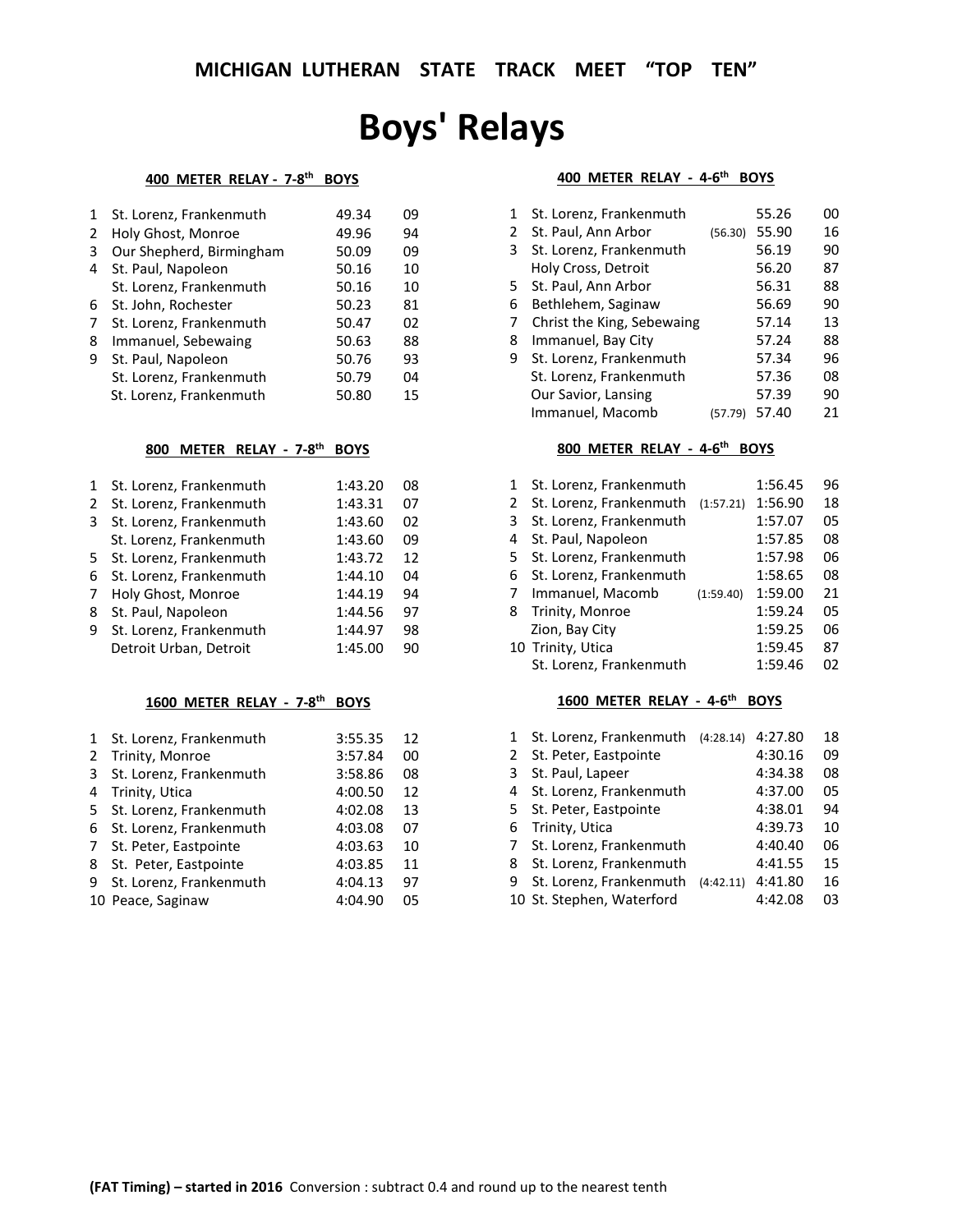## **Girls' Relays**

## **400 METER RELAY - 7-8th GIRLS**

| 1 | St. Lorenz, Frankenmuth   |         | 53.44 | 08 |
|---|---------------------------|---------|-------|----|
| 2 | St. John, Detroit         |         | 54.39 | 79 |
| 3 | Bethlehem, Saginaw        |         | 54.54 | 11 |
| 4 | St. Lorenz, Frankenmuth   |         | 54.81 | 10 |
|   | St. John, Rochester       | (55.22) | 54.90 | 17 |
| 6 | Immanuel, Macomb          | (55.39) | 55.00 | 18 |
| 7 | St. Lorenz, Frankenmuth   |         | 55.10 | 77 |
| 8 | St. Lorenz, Frankenmuth   |         | 55.21 | 13 |
|   | Bethlehem, Roseville      |         | 55.28 | 89 |
|   | 10 Detroit Urban, Detroit |         | 55.48 | 09 |

## **800 METER RELAY - 7-8th GIRLS**

| 1  | St. Lorenz, Frankenmuth    |           | 1:52.33 | 07 |
|----|----------------------------|-----------|---------|----|
| 2  | St. Lorenz, Frankenmuth    |           | 1:52.58 | 10 |
| 3  | Immanuel, Saginaw          |           | 1:54.54 | 10 |
| 4  | St. Paul, Napoleon         |           | 1:55.30 | 76 |
| 5. | St. John, Rochester        | (1:55.73) | 1:55.40 | 19 |
|    | St. John, Rochester        | (1:55.77) | 1:55.40 | 17 |
| 7  | St. Lorenz, Frankenmuth    |           | 1:55.76 | 95 |
| 8  | Trinity, Monroe            | (1:56.40) | 1:56.00 | 18 |
| 9  | Bethlehem, Saginaw         |           | 1:56.16 | 11 |
|    | 10 St. Lorenz, Frankenmuth |           | 1:56.50 | 77 |
|    | St. Lorenz, Frankenmuth    | (1:56.82) | 1:56.50 | 18 |
|    | St. Lorenz, Frankenmuth    | (1:56.88) | 1:56.50 | 17 |

## **1600 METER RELAY - 7-8th GIRLS**

| 1            | St. John, Rochester                          | (4:23.93) 4:23.60   | 19 |
|--------------|----------------------------------------------|---------------------|----|
| $\mathbf{2}$ | St. Lorenz, Frankenmuth                      | 4:28.92             | 08 |
| 3            | Trinity, Toledo                              | $(4:30.32)$ 4:30.00 | 19 |
| 4            | St. Lorenz, Frankenmuth                      | 4:30.23             | 07 |
| 5.           | Trinity, Monroe                              | 4:32.13             | 98 |
| 6            | Christ the King, Sebewaing                   | 4:34.15             | 10 |
|              | 7 St. Lorenz, Frankenmuth                    | 4:34.34             | 95 |
| 8            | Trinity, Monroe                              | $(4:35.23)$ 4:34.90 | 19 |
| 9            | Christ the King, Sebewaing (4:35.36) 4:35.00 |                     | 17 |
|              | 10 St. Lorenz, Frankenmuth (4:35.86) 4:35.50 |                     | 17 |

## **400 METER RELAY - 4-6th GIRLS**

| 1 | Immanuel, Bay City      |           | 58.24 | 88 |
|---|-------------------------|-----------|-------|----|
| 2 | Peace, Detroit          |           | 58.74 | 88 |
| 3 | Peace, Detroit          |           | 58.82 | 89 |
| 4 | St. Lorenz, Frankenmuth |           | 59.00 | 93 |
| 5 | St. John, Midland       |           | 59.32 | 00 |
| 6 | St. Lorenz, Frankenmuth |           | 59.41 | 08 |
|   | St. Paul, Napoleon      | (59.84)   | 59.50 | 17 |
| 8 | Immanuel, Macomb        | (60.00)   | 59.60 | 16 |
| 9 | St. Lorenz, Frankenmuth |           | 59.61 | 06 |
|   | Peace, Shelby Township  | (1:00.03) | 59.70 | 18 |

## **800 METER RELAY - 4-6th GIRLS**

| 1  | St. Lorenz, Frankenmuth |           | 1:59.19 | 06 |
|----|-------------------------|-----------|---------|----|
| 2  | Immanuel, Saginaw       |           | 2:02.13 | 08 |
| 3  | Trinity, Monroe         | (2:03.00) | 2:02.60 | 16 |
| 4  | Trinity, Monroe         | (2:03.34) | 2:03.00 | 18 |
| 5  | St. John, Detroit       |           | 2:03.12 | 90 |
| 6  | St. Lorenz, Frankenmuth |           | 2:03.39 | 08 |
| 7  | St. Paul, Ann Arbor     | (2:04.68) | 2:04.30 | 19 |
| 8  | St. Lorenz, Frankenmuth |           | 2:04.47 | 05 |
| 9  | St. Lorenz, Frankenmuth |           | 2:04.53 | 00 |
| 10 | St. Lorenz, Frankenmuth |           | 2:04.77 | 93 |

## **1600 METER RELAY - 4-6th GIRLS**

| $\mathbf{1}$ | St. John, Rochester        | (4:46.56) | 4:46.20 | 17 |
|--------------|----------------------------|-----------|---------|----|
| 2            | Christ the King, Sebewaing |           | 4:51.53 | 15 |
| 3            | St. John, Rochester        | (4:52.15) | 4:51.80 | 18 |
| 4            | Trinity, Monroe            | (4:53.43) | 4:53.10 | 17 |
|              | 5 St. Lorenz, Frankenmuth  |           | 4:53.11 | 00 |
|              | 6 St. Lorenz, Frankenmuth  |           | 4:54.52 | 06 |
| $7^{\circ}$  | St. Peter, Macomb          |           | 4:55.27 | 05 |
| 8            | St. Peter, Macomb          |           | 4:55.51 | 00 |
| 9            | St. John, Rochester        |           | 4:56.37 | 94 |
|              | 10 St. John, Rochester     |           | 4:57.05 | 04 |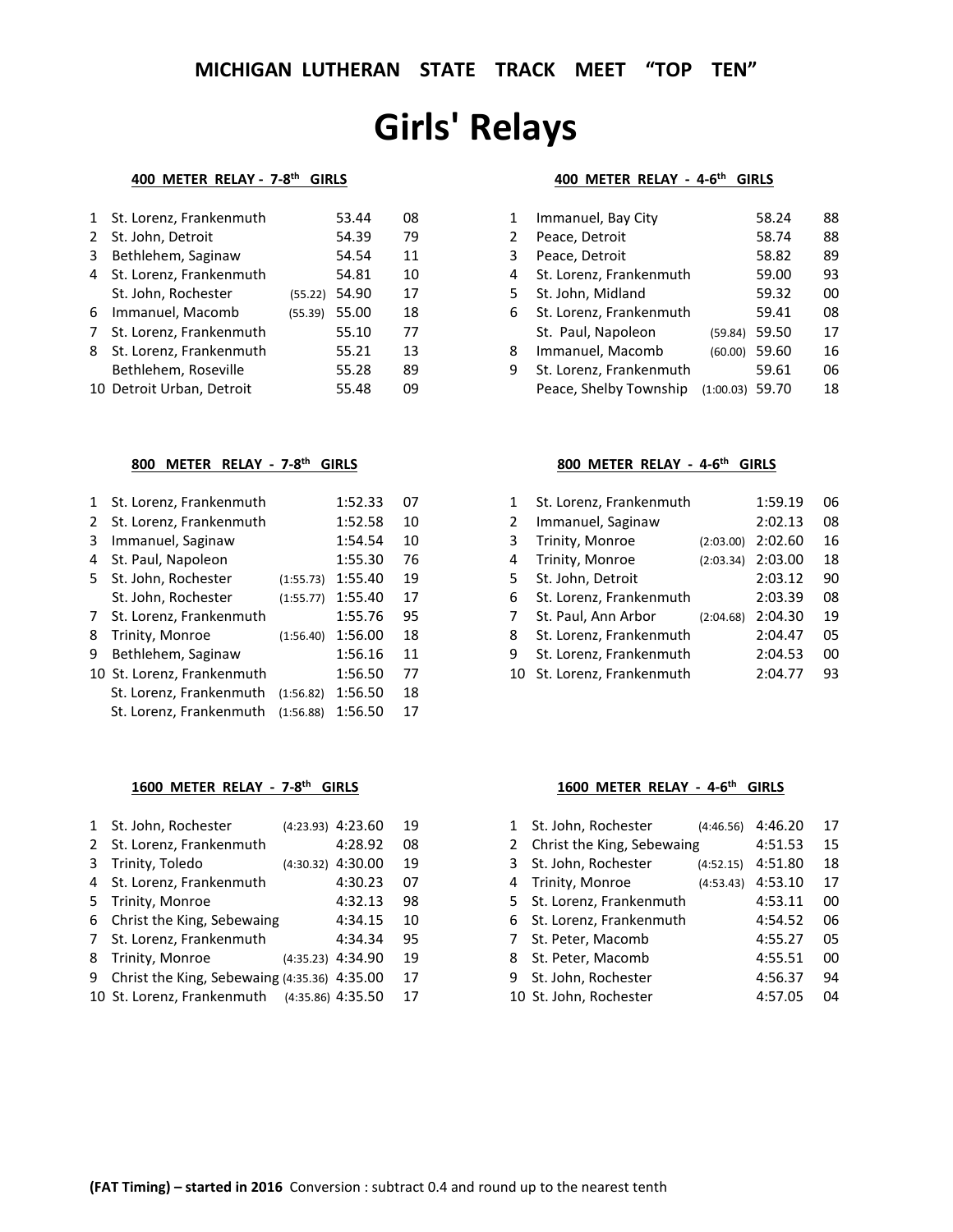# **4-6th Grade Boys**

### **100 METER DASH**

| 1 | Joshua Tipton       | PAA        | (12.84) | 12.50 | 17 |
|---|---------------------|------------|---------|-------|----|
|   | Vance Crawford      | <b>TRM</b> | (12.87) | 12.50 | 17 |
| 3 | <b>Aubrey Moore</b> | ZBC        |         | 12.68 | 06 |
| 4 | Jason Melton        | <b>PAA</b> |         | 12.78 | 83 |
|   | <b>Tyler Miles</b>  | TSJ        |         | 12.79 | 15 |
|   | Levi Yeah           | OSL        | (13.11) | 12.80 | 21 |
| 7 | Paul Gay            | <b>LFR</b> |         | 12.88 | 08 |
| 8 | <b>Tyler Mallik</b> | <b>PNP</b> |         | 12.94 | 08 |
|   | <b>Troy Hecht</b>   | <b>MRI</b> |         | 12.98 | 04 |
|   | Jacob Puma          | CSO        | (13.38) | 13.00 | 16 |
|   | PJ Thiessen         | JRO        | (13.38) | 13.00 | 21 |
|   |                     |            |         |       |    |

### **200 METER DASH**

| 1 | <b>Aubrey Moore</b>   | ZBC        |                 | 26.15 | 06 |
|---|-----------------------|------------|-----------------|-------|----|
| 2 | Jacob Puma            | CSO        | $(26.64)$ 26.30 |       | 16 |
| 3 | Levi Yeah             | OSL        | $(27.16)$ 26.80 |       | 21 |
| 4 | Joshua Tipton         | PAA        | $(27.27)$ 26.90 |       | 17 |
| 5 | Dylan Jablonski       | JMD        |                 | 27.02 | 08 |
|   | <b>Ben VanSumeren</b> | ZBC        |                 | 27.03 | 12 |
|   | Che Arocha            | ZBC        | $(27.45)$ 27.10 |       | 19 |
| 8 | <b>Brandon Snyder</b> | PAA        | $(27.59)$ 27.20 |       | 16 |
| 9 | DeAndre Ballard       | <b>PEP</b> |                 | 27.23 | 94 |
|   | Scott Rauschenberger  | GAU        |                 | 27.24 | ΩO |
|   | <b>Terance Green</b>  | PFI        |                 | 27.28 | 08 |

#### **400 METER DASH**

| 1 | Nick Veitengruber | LFR        |           | 59.52                  | 06 |
|---|-------------------|------------|-----------|------------------------|----|
|   | Logan Marcicki    | PLA        |           | 59.53                  | 08 |
| 3 | Tim Pitcher       | TRM        |           | 1:00.29                | 83 |
| 4 | Logan Marcicki    | PLA        |           | 1:00.79                | 07 |
|   | Robby Samborn     | <b>TBC</b> | (1:01.20) | 1:00.80                | 21 |
| 6 | Rudy Hauss        | <b>PEP</b> | (1:01.49) | 1:01.10                | 21 |
| 7 | Nathan Holland    | <b>PEP</b> |           | 1:01.92                | 09 |
|   | Richie Beebe      | <b>PST</b> |           | 1:01.95                | 01 |
| 9 | Jack Lisker       | TRM        |           | $(1:02.59)$ 1:02.20    | 19 |
|   | 10 Carson Brunk   | OSL        |           | $(1:02.625)$ 1:02.30   | 16 |
|   | Paul Davenport    |            |           | MWE (1:02.629) 1:02.30 | 16 |

## **800 METER RUN**

| 1             | Paul Nestor             | PLA        |           | 2:19.40 | 08 |
|---------------|-------------------------|------------|-----------|---------|----|
| $\mathcal{P}$ | <b>Michael Martinka</b> | LFR        |           | 2:20.39 | 96 |
| 3             | Tim Irwin               | <b>JRO</b> |           | 2:20.61 | 12 |
| 4             | Tim Pitcher             | TRM        |           | 2:23.17 | 83 |
| 5.            | Matthew Holden          | PSA        |           | 2:23.90 | 01 |
|               | <b>Brady Cunningham</b> | PAA        | (2:24.29) | 2:23.90 | 16 |
| 7             | Andrew Voelkner         | OSL        |           | 2:24.03 | 83 |
| 8             | Richie Beebe            | <b>PST</b> |           | 2:24.25 | 01 |
| 9             | Cameron Santangelo      | <b>PEP</b> |           | 2:25.82 | 08 |
|               | 10 Zachery Stadnika     | TUT        |           | 2:26.15 | 10 |

#### **1600 METER RUN**

| 1<br>$\overline{\mathbf{c}}$<br>3<br>4<br>5<br>6<br>8<br>9 | Tim Irwin<br>Matthew Rolf<br>Paul Nestor<br>Michael Martinka<br>Jacob Ehrman<br>Hayden Ewald<br>Tim Irwin<br>Andy Brittain<br><b>Matthew Rolf</b><br>10 Mark Vance                                  | JRO<br><b>SWF</b><br>PLA<br>LFR<br>PAA<br><b>CKS</b><br>JRO<br><b>TRM</b><br><b>SWF</b><br>LFR        | 5:05.08<br>5:08.29<br>5:12.09<br>5:13.28<br>5:18.78<br>5:20.14<br>5:20.15<br>5:20.87<br>5:20.94<br>5:22.60                                                  | 12<br>03<br>08<br>96<br>10<br>08<br>11<br>89<br>02<br>92 |
|------------------------------------------------------------|-----------------------------------------------------------------------------------------------------------------------------------------------------------------------------------------------------|-------------------------------------------------------------------------------------------------------|-------------------------------------------------------------------------------------------------------------------------------------------------------------|----------------------------------------------------------|
|                                                            | HIGH                                                                                                                                                                                                | <b>JUMP</b>                                                                                           |                                                                                                                                                             |                                                          |
| 1<br>2<br>5                                                | Darryl Webb<br>Ryan Musch<br><b>Andrew Pfundt</b><br>Jared Waltz<br>Philip Schlicker                                                                                                                | JFR<br>PAA<br><b>TBC</b><br><b>TRM</b><br>GUD                                                         | 5′<br>3''<br>5'<br>2"<br>5'<br>2"<br>5'<br>2"<br>5'<br>1"                                                                                                   | 87<br>94<br>08<br>08<br>93                               |
| 6                                                          | Scott Knabusch<br>Ron Schwarz<br><b>Sherrod Williams</b><br>Mitch Latray                                                                                                                            | <b>TRM</b><br>PFL<br>PEP<br><b>TRM</b>                                                                | 5'<br>0''<br>5'<br>0"<br>5'<br>0''<br>5'<br>0''                                                                                                             | 85<br>91<br>96<br>06                                     |
|                                                            | 10 Andy Selich<br>Myke Thom<br>Ron Schwarz<br>Joe Licavoli                                                                                                                                          | PMI<br><b>TRM</b><br>PFL<br>PMI                                                                       | 4'<br>11''<br>4'<br>11''<br>4'<br>11''<br>4'<br>11''                                                                                                        | 86<br>90<br>90<br>96                                     |
|                                                            | <b>LONG</b>                                                                                                                                                                                         | <b>JUMP</b>                                                                                           |                                                                                                                                                             |                                                          |
| 1<br>2<br>3<br>4<br>5<br>6<br>7<br>9                       | Joshua Tipton<br><b>Ben Moldenhauer</b><br><b>Bobby Lanham</b><br>Nathaniel Wenzell<br>AJ Dirr<br><b>Terance Green</b><br><b>Brad Fiebig</b><br><b>Matt Nichols</b><br>Jaxen Wourman<br>10 Max Wood | PAA<br><b>MWL</b><br><b>TRJ</b><br>PSG<br><b>PNP</b><br>PFL<br><b>ISE</b><br><b>PST</b><br>PAA<br>ZBC | 0"<br>16′<br>15'<br>6.75''<br>6.5''<br>15'<br>15'<br>5''<br>15'<br>4.75''<br>15'<br>3.75''<br>15'<br>3.25''<br>15'<br>3.25''<br>3''<br>15'<br>15'<br>2.25'' | 17<br>98<br>18<br>21<br>19<br>08<br>86<br>00<br>19<br>11 |
|                                                            | SHOT PUT                                                                                                                                                                                            |                                                                                                       |                                                                                                                                                             |                                                          |
| 1<br>$\overline{\mathbf{c}}$<br>3<br>4<br>5                | Kurtis Poore<br>Justin Donaghy<br>Brayden Lata<br>Matt Berkobian<br>Ken Finley                                                                                                                      | <b>TRM</b><br>PSG<br><b>TTO</b><br><b>BSA</b><br>MLG                                                  | $1^{\prime\prime}$<br>38′<br>37'<br>8.5''<br>35′<br>11.5''<br>35'<br>9.5''<br>0''<br>35'                                                                    | 05<br>02<br>17<br>94<br>87                               |